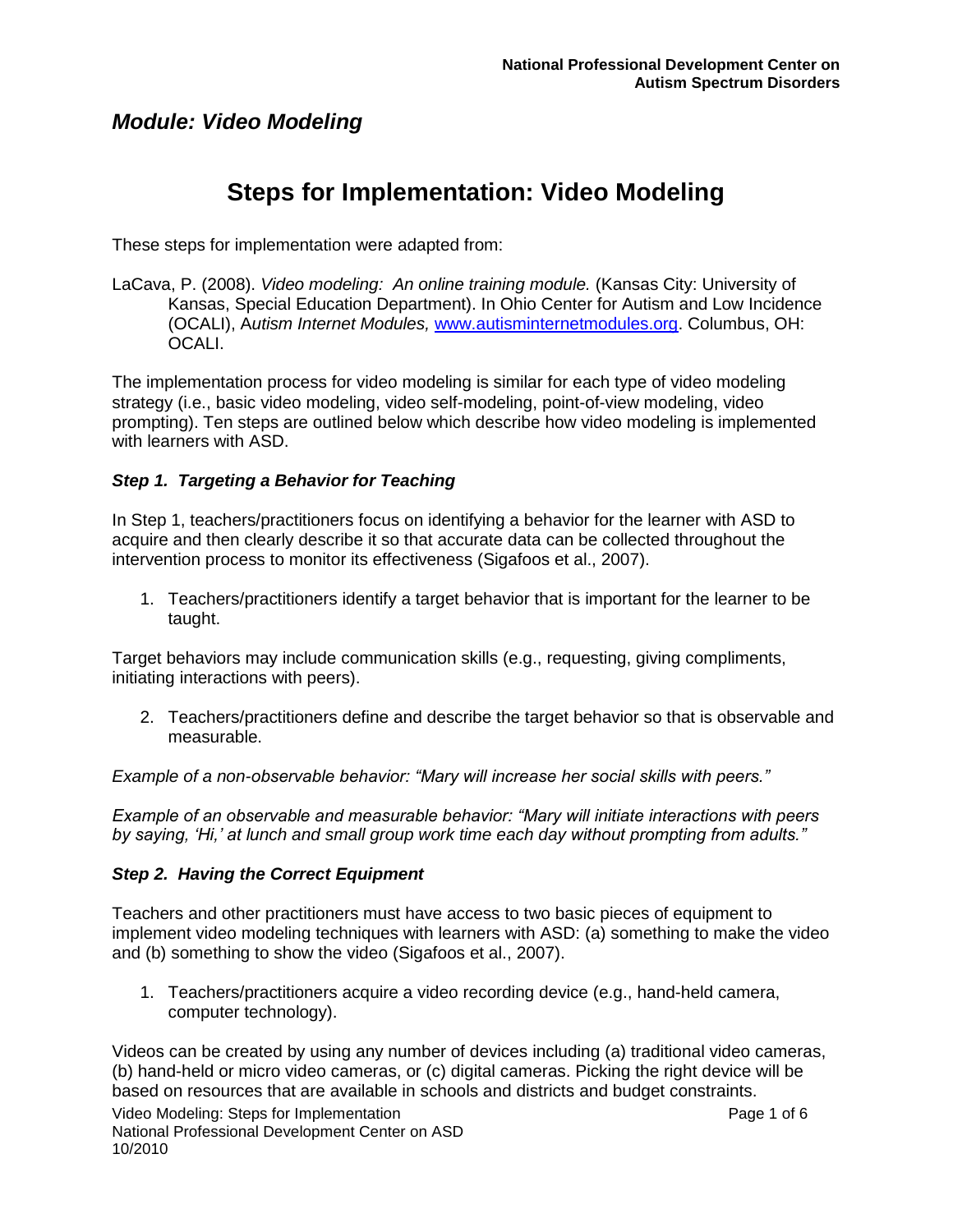2. Teachers/practitioners identify how the video will be played back (e.g., DVD, VCR, computer).

Two basic devices are used to show videos: (a) a TV with a video cassette player (VCP) or Digital Video Disk (DVD) or (b) a computer with a video player (e.g., Real Player, Apple Quick Time Player, Windows Media Player).

3. Teachers/practitioners are familiar with the equipment and are comfortable using it.

Teachers and other practitioners should practice using all equipment before implementing video modeling interventions with learners with ASD. This will ensure that the intervention is implemented as smoothly as possible.

### *Step 3. Planning for the Video Recording*

In Step 3, teachers and other practitioners plan for the video recording by creating scripts that can be used during the taping process.

1. Teachers/practitioners write a script or task analysis detailing exactly what needs to be said and/or done on the video.

Creating a script or task analysis of the skill that is being taught is very important for video modeling. A script tells learners with ASD what they need to say or do during the taping process. A task analysis is helpful for breaking down a complex skill into a sequence of several behaviors (e.g., all the steps in learning how to make a bed, how to use a microwave oven). It should include a list of all of the steps needed to complete the target behavior (Sigafoos et al., 2007).

### *Step 4. Collecting Baseline Data*

Before instruction takes place, it is important to identify skills that learners already have or how much of the target behavior they can do.

- 1. Learners complete as much of the skill as possible.
- 2. Teachers/practitioners collect baseline data to identify steps of the task analysis that the learner can complete without assistance.

Videos used during the intervention should be determined by baseline data. For example, if the learner already knows the first three steps in shoe tying, only the remaining steps could be included (Sigafoos et al., 2007).

### *Step 5. Making the Video*

With this step, teachers/practitioners make the video that will be used to teach a specific skill during the video modeling intervention.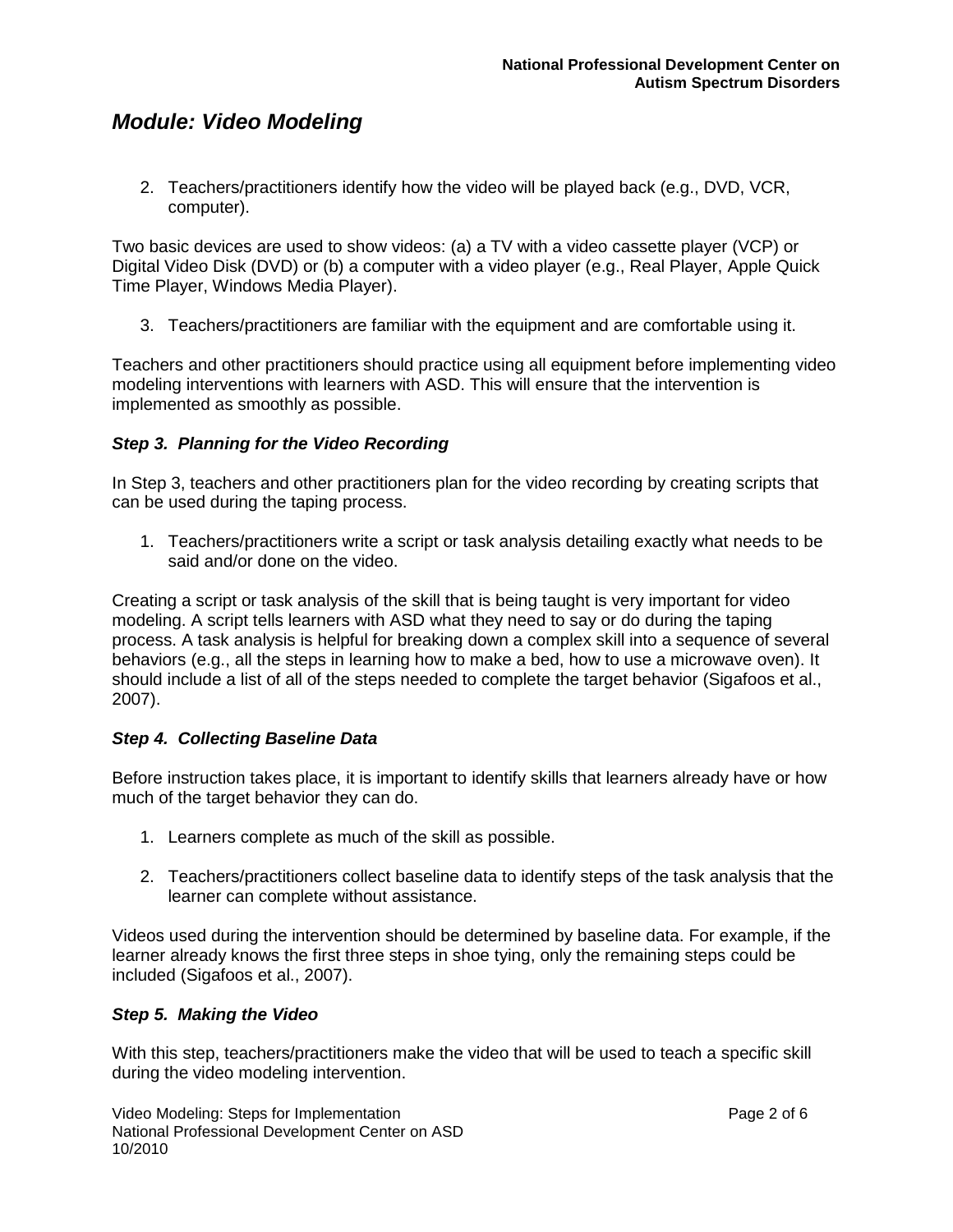1. Teachers/practitioners identify the kind of video modeling that is appropriate for the learner (e.g., basic video modeling, video self-modeling, point-of-view modeling, video prompting) as well as the target behavior.

This may be determined by the type of task, skill, or behavior being taught. For example, if a behavior is already in the learner's repertoire and the goal is for him to engage in the behavior more frequently or consistently, self-modeling may be the best choice. If the behavior or skill is not in the learner's repertoire (i.e., he doesn't know how to do it), then having someone else model the behavior would be most appropriate. For tasks or skills with many steps or learners who progress slowly, video prompting may be the best option.

Other questions to ask when determining the type of video modeling procedure to use include:

- Do you want to show the target behavior from the learner's point of view or from a third person?
- If video modeling, who will be the model?
- If video self-modeling, how will you prepare the learner to be videotaped?
- 2. For basic video modeling, teachers/practitioners identify and prepare the model. For selfmodeling, teachers/practitioners prepare the learner with ASD. Depending on the developmental and cognitive levels of the model, different teaching techniques may be used to prepare him/her. These may include providing a script, role-playing, breaking the task down into steps (i.e., task analysis), or modeling the desired behaviors. Sometimes, video can be recorded in real time (e.g., recording a student passing through a cafeteria line) and little preparation is necessary.
- 3. Teachers/practitioners record a video that is satisfactory in quality and accurately reflects the steps of the task analysis.
- 4. Teachers/practitioners edit the video and remove any errors and/or prompts.

Once the video is recorded, it may need to be edited to remove any errors, particularly for selfmodeling, and also to remove prompts or added cues (beyond naturally occurring cues).

5. Teachers/practitioners complete voice-overs, if necessary.

Voice-overs may be used to further support the video and increase learner comprehension (Sigafoos et al., 2007). Voice-overs might include narration of the steps (e.g., "I wait in line. I use a spoon to take the food I want to eat.") or to describe the target behavior (e.g., "Students in the hallway hold their books and do not hit other students.").

#### *Step 6. Arranging the Environment for Watching the Video*

In this step, teachers and other practitioners arrange the environment so that learners with ASD can watch the video and learn how to use the target skill.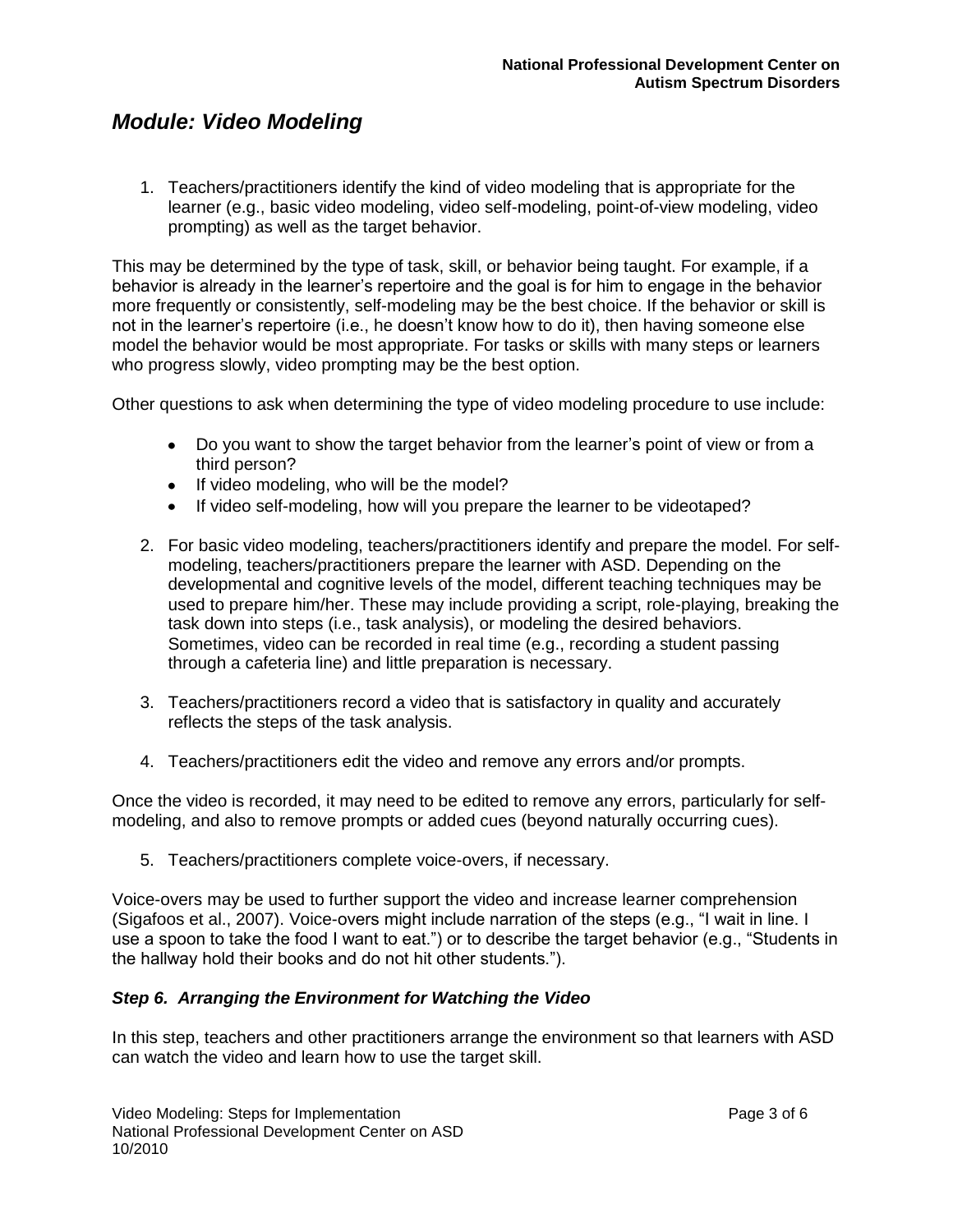1. Teachers/practitioners identify the environment where the video will be watched, considering when and how it will be used within natural routines.

The following questions may be helpful when determining when and where the video modeling intervention will be implemented.

- How often and when will the video be shown?
- Where will the learning take place?
- 2. Teachers/practitioners ensure that the materials for the performance of the target behavior match those on the video.

Teaching should take place in the most natural setting and at times when the target behavior can be used in a functional way (e.g., making a sandwich at lunch time with the video being shown right before). It is important to use the same materials during the intervention as those that are used in the video (Sigafoos et al., 2007).

#### *Step 7. Showing the Video*

In Step 7, teachers/practitioners show the video that demonstrates the use of the target behavior to learners with ASD.

1. Teachers/practitioners allow the learner to watch the video and provide prompts necessary to gain and/or keep attention.

Many learners with ASD will sit down and watch the video without prompting; however, some may need prompting to attend to and watch the video. Other learners may need continued prompts to focus on relevant video.

2. Teachers/practitioners allow the learner to watch the video an appropriate number of times before expecting the learner to use the target skill.

Teachers and other practitioners may have to show the video several times before asking the learner with ASD to use the target skills during classroom routines and activities.

3. For video prompting, teachers/practitioners stop the video after each step of the task analysis so the target skill can be performed by the learner.

When using video prompting, remember to stop the videotape after each step so that the behavior can be performed (Sigafoos et al., 2007).

#### *Step 8. Monitoring Progress*

The focus of Step 8 is on monitoring learner progress to determine the effectiveness of the intervention.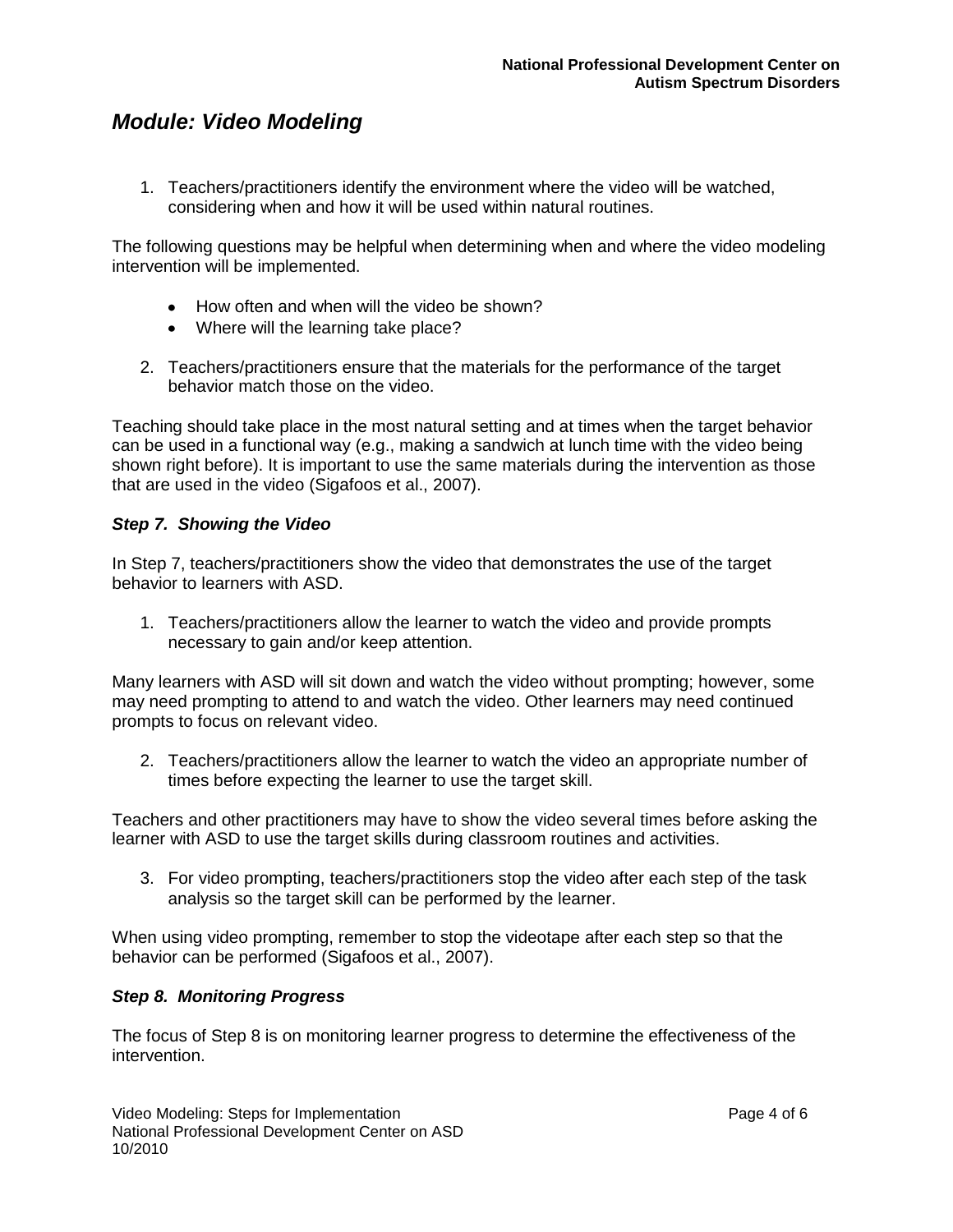- 1. Teachers/practitioners collect data on the performance of the target behavior, noting the specific steps of the task learners were able to do independently.
- 2. Teachers/practitioners note how often and when the learner watches the video when using the target behavior.

Collect data on learner performance each time the target behavior is used and how often the learner refers to the video model when using the behavior.

3. If, after collecting data on three to five occasions, learners are not making progress, teachers/practitioners should begin troubleshooting (see Step 9). If learners are making progress, instruction is continued until they have reached maximum proficiency.

When collecting progress monitoring data, it is important to observe the trend. For example, is the learner making progress or is the learner's use of the target behavior remaining the same? For most skills or behavior, if after collecting three to five data points, the learner does not seem to be making progress, refer to the troubleshooting hints in Step 9. Be careful not to alter or discontinue instruction too quickly, particularly for new and complex skills and behaviors. If learners are succeeding, continue instruction until they have reached maximum proficiency. Maximum proficiency should be determined by the learner's IEP goal; some learners may be working toward complete independence, others may by working toward chaining multiple steps together while being provided with visual prompts (e.g., a visual schedule). Once the learner is consistently using the target behavior, fade the use of prompting (as appropriate) and the video to promote maintenance of the behavior (Sigafoos et al., 2007).

#### *Step 9. Troubleshooting if the Learner is Not Making Progress*

In this step, teachers/practitioners adjust or change tactics to help learners with ASD acquire the target behavior if they are not making adequate progress.

1. Teachers/practitioners analyze the learner's progress monitoring data to identify changes needed for the video modeling procedure.

First, progress monitoring data are analyzed to determine whether changes to the video modeling strategy are needed to improve learner progress (Sigafoos et al., 2007).

- 2. Teachers/practitioners adjust intervention tactics to help learners make progress by considering the following questions:
	- a. Is the learner watching the video enough times per week?
	- b. Is the learner watching the video, but not attending to the most relevant parts?
	- c. Is the learner getting enough prompting from adults and/or peers to use the target behavior?
	- d. Is the learner receiving the appropriate amount and type of reinforcement for performing, or attempting to perform, the target behavior(s)?
	- e. Is the video too complex?

Video Modeling: Steps for Implementation **Page 5 of 6** and 2001 and 2008 and 2008 and 2008 and 2008 and 2008 and 2008 and 2008 and 2008 and 2008 and 2008 and 2008 and 2008 and 2008 and 2008 and 2008 and 2008 and 2008 and 2 National Professional Development Center on ASD 10/2010